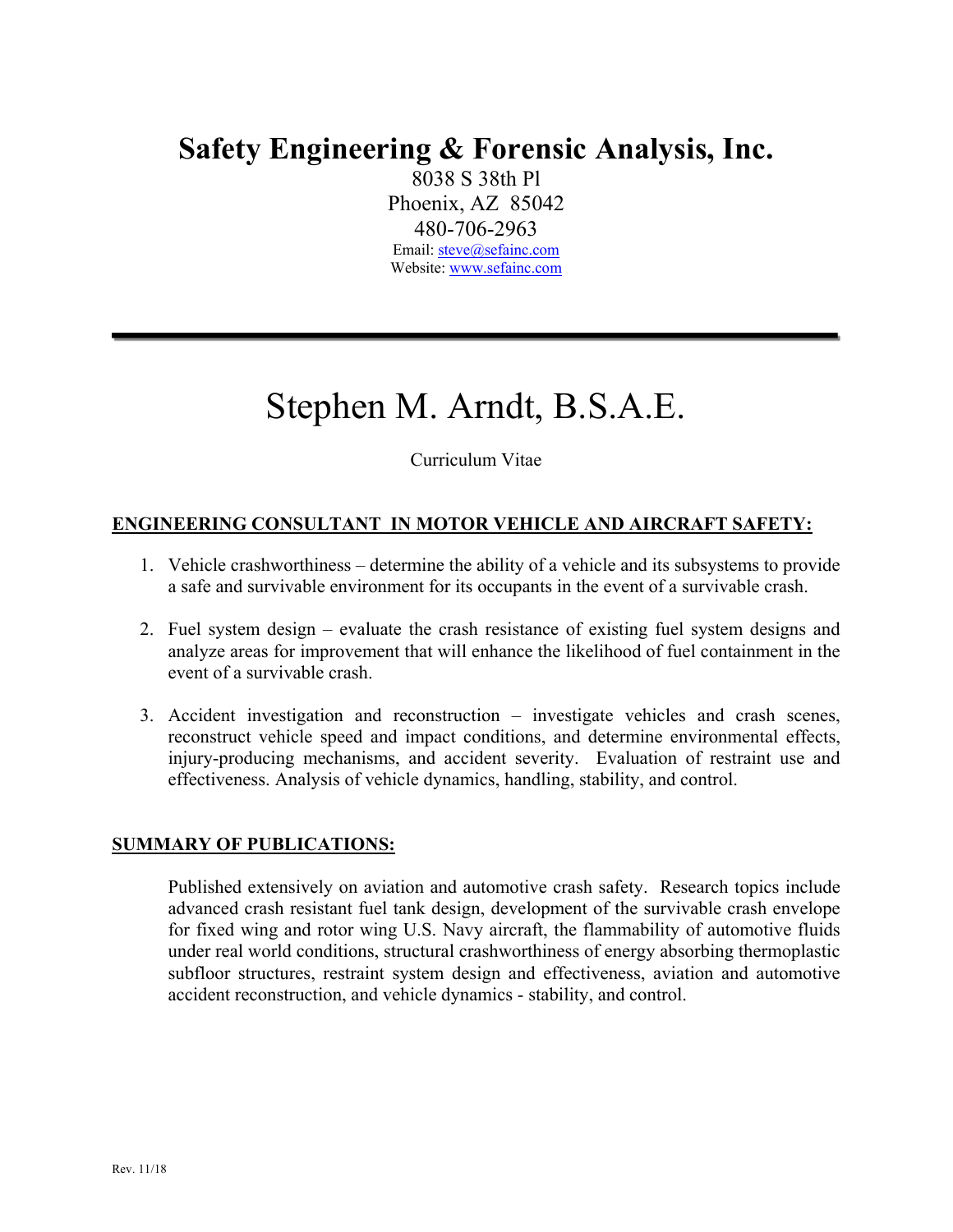#### **EDUCATION:**

#### **1984** - **University of Arizona - Bachelor of Science, Aerospace Engineering.**

Course curriculum included aircraft and space system design, vehicle dynamics, aerodynamics, flight performance, and structural analysis. A senior project was required which produced the design of a single engine fixed wing aircraft from the evaluation of multiple initial concepts through the structural, aerodynamic, and performance analysis of a single optimized design.

#### **1980's - Arizona State University - Graduate Studies in Mechanical Engineering**

#### **AFFILIATIONS:**

Aircraft Owners and Pilots Association (AOPA) American Helicopter Society, International (AHS) The American Society of Mechanical Engineers (ASME) Association for the Advancement of Automotive Medicine (AAAM) National Association of Professional Accident Reconstruction Specialists, Inc. (NAPARS) Society of Automotive Engineers (SAE)

#### **ORGANIZATIONAL PARTICIPATION**

Association for the Advancement of Automotive Medicine (AAAM), Scientific Program Committee from 2006-2011.

Society of Automotive Engineers (SAE), Safety Technology Session Organizer for the 1999 SAE International Congress and Exposition.

#### **CONTINUING EDUCATION AND SYMPOSIA:**

| 1985      | "Fiber Composites" short course, Continuing Education Institute.                                                                      |
|-----------|---------------------------------------------------------------------------------------------------------------------------------------|
| 1988      | "The Analysis and Design of Structural Composites", Simula Inc.                                                                       |
| 1985-1991 | Joint Technical Coordination Group on Aircraft Survivability (JTCG/AS) annual<br>meetings.                                            |
| 1985-1991 | Attended numerous combat vehicle survivability conferences sponsored by the<br>Tank Automotive Command (TACOM).                       |
| 1985-1992 | Attended numerous seminars and symposia sponsored by the Society for the<br>Advancement of Materials and Process Engineering (SAMPE). |
| 1991      | Private Pilot Certificate, Airplane Single Engine Land.                                                                               |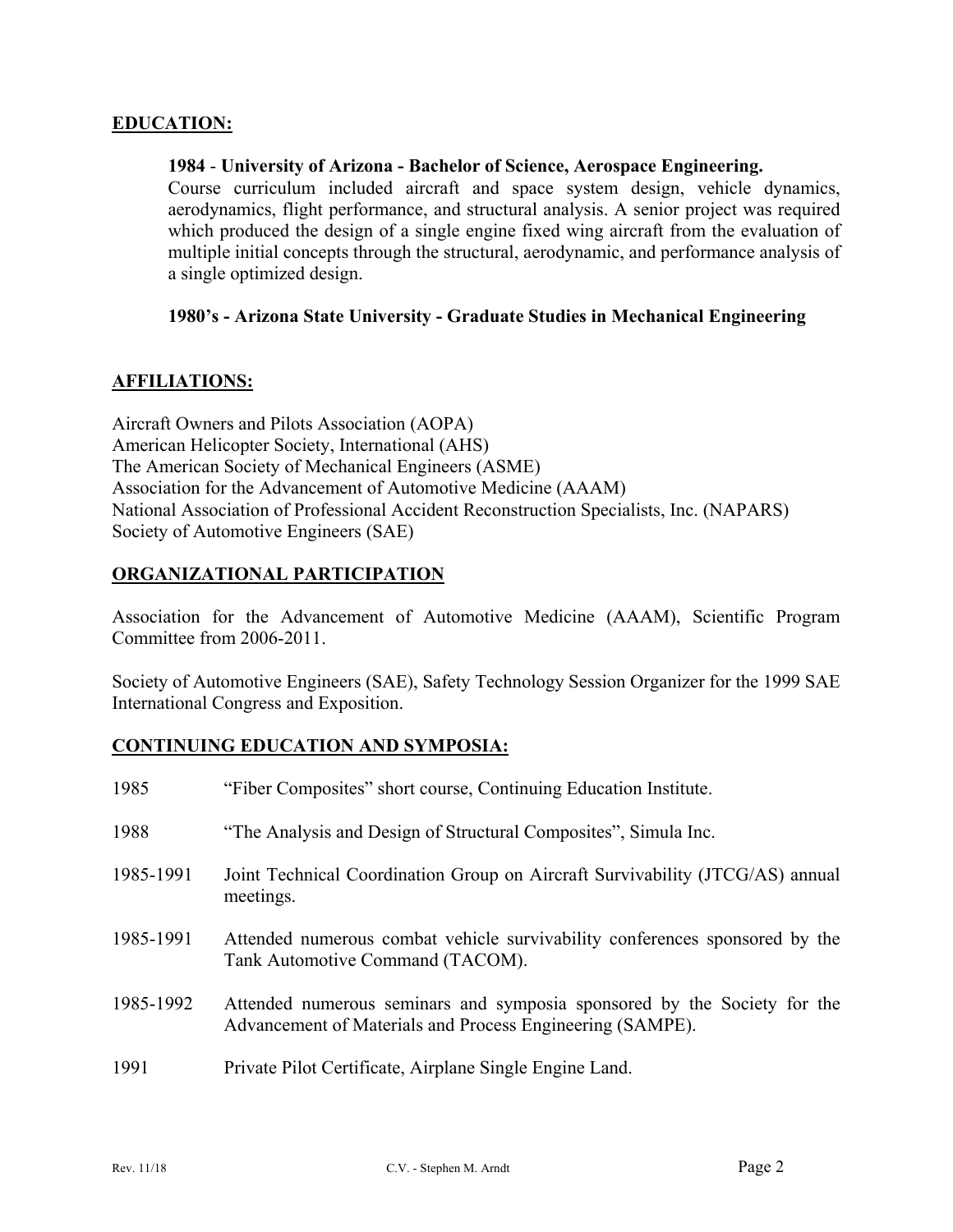| 1992    | Engineering Dynamics Simulation Model of Automobile Collisions (EDSMAC)<br>Training, Engineering Dynamics Corporation.                      |
|---------|---------------------------------------------------------------------------------------------------------------------------------------------|
| 1992    | Crash Survival Investigation School - Basic, The International Center for Safety<br>Education, a Division of Robertson Research Group, Inc. |
| 1993    | "Product Liability and the Engineer" short course, Society of Automotive<br>Engineers (SAE).                                                |
| 1994    | Three-day High Performance Driving Course, Bob Bondurant's School of High<br>Performance Driving.                                           |
| 1995    | ATB/DYNAMAN Course, General Engineering and Systems Analysis Company,<br>Inc. (GESAC).                                                      |
| 1995    | "Sensor Design for Automobile Airbag Systems" short course, Society of<br>Automotive Engineers (SAE).                                       |
| 1995    | "Automobile Vehicle Dynamics" short course, Society of Automotive Engineers<br>$(SAE)$ .                                                    |
| 1995    | "Biomechanics of Impact Trauma," short course, Association for the Advancement<br>of Automotive Medicine (AAAM).                            |
| 1997    | "Airbag Design & Performance TOPTEC" workshop, Society of Automotive<br>Engineers (SAE).                                                    |
| 1997    | "Sport Utility/Light Truck Vehicle Safety TOPTEC" workshop, Society of<br>Automotive Engineers (SAE).                                       |
| 1999    | "Brakes – Design & Safety" seminar, Society of Automotive Engineers (SAE).                                                                  |
| 2000    | "Advanced Air Bag Technology in Frontal and Side Impacts" seminar, Association<br>for the Advancement of Automotive Medicine (AAAM).        |
| 2009    | Built a Glasair Sportsman single engine fixed wing experimental airplane.                                                                   |
| Ongoing | Frequent attendant to the Society of Automotive Engineering (SAE) International<br>Congress and Exhibition.                                 |
| Ongoing | Frequent attendant to the Association for the Advancement of Automotive<br>Medicine (AAAM) annual conference.                               |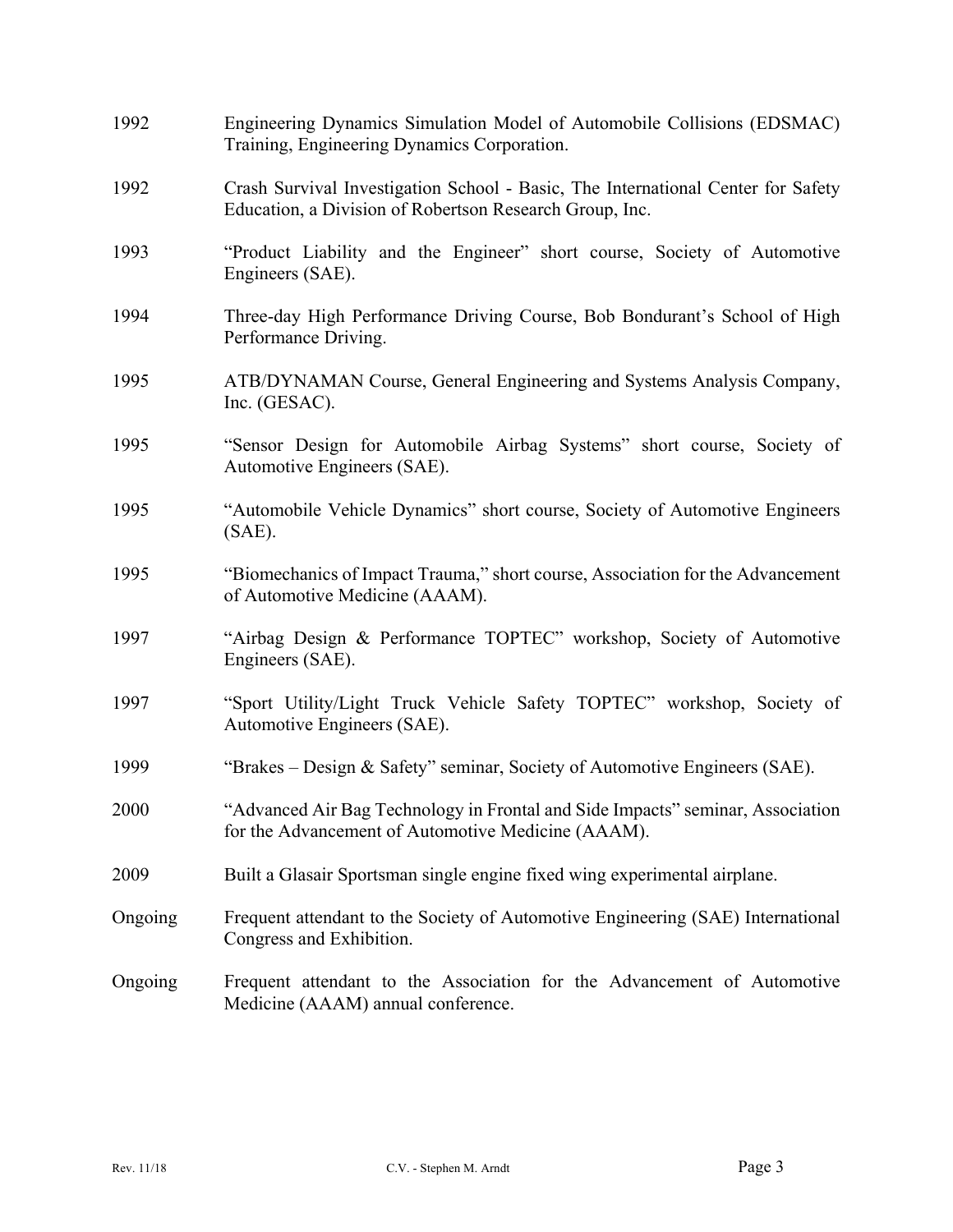#### **EXPERIENCE:**

#### **March 1978 to September1979** Shop and Lab Technician Rainco (Sailplane Company), Tempe, AZ

Job duties included the construction of sailplane trailers, the fabrication of VHF transceiver antennas, and the calibration and testing of aircraft instruments such as altimeters, barographs, and airspeed indicators.

#### **September 1979 to June 1984** Shop Technician Arndt & Associates, Ltd., Tempe, AZ

Job duties included fabricating automobile component test apparatus, courtroom displays, and full-scale vehicle mockups. Provided support in the conduct of testing, vehicle inspections, and the analysis of test data.

#### **July 1984 to April 1992** Engineer, Supervisor of Product Development Simula Inc., Tempe/Phoenix, AZ

Simula, Inc. is a world leader in the development and production of aviation crash safety products and technology, supplying crashworthy crew seats for many of the U.S. military's helicopters. Simula was the organization selected to provide the last two revisions of the U.S. Army's Aircraft Crash Survival Design Guide, a five volume set, considered the seminal document to follow when designing for aircraft crash safety, published in June of 1980 and December of 1989. Simula, Inc. was chosen by the FAA as the organization to conduct a research program to investigate crash resistant design technologies applicable to U.S. civil rotorcraft that resulted in the publication of Rotorcraft Crashworthy Airframe and Fuel System Technology Development Program published October 1994. Mr. Arndt was actively working at Simula, Inc. in the Research and Development department on many of the crash safety technologies discussed in both of these military and civilian aviation crash safety reference documents.

The focus was on improving aviation crash safety and aircrew protection. Managed/conducted R&D programs that related to existing Simula products (crashworthy crew seats and lightweight ceramic/composite armor) as well as prospective new products and technologies. These programs included:

• Two programs for the U.S. Army Aviation Applied Technology Directorate (AATD) to develop energy-absorbing subfloor structures for helicopters using thermoplastic matrix composites. The purpose of this research was to investigate the performance of thermoplastic composites for potential use in energy absorbing subfloor structures. Thermoplastic composites are generally tougher than thermosets and had the potential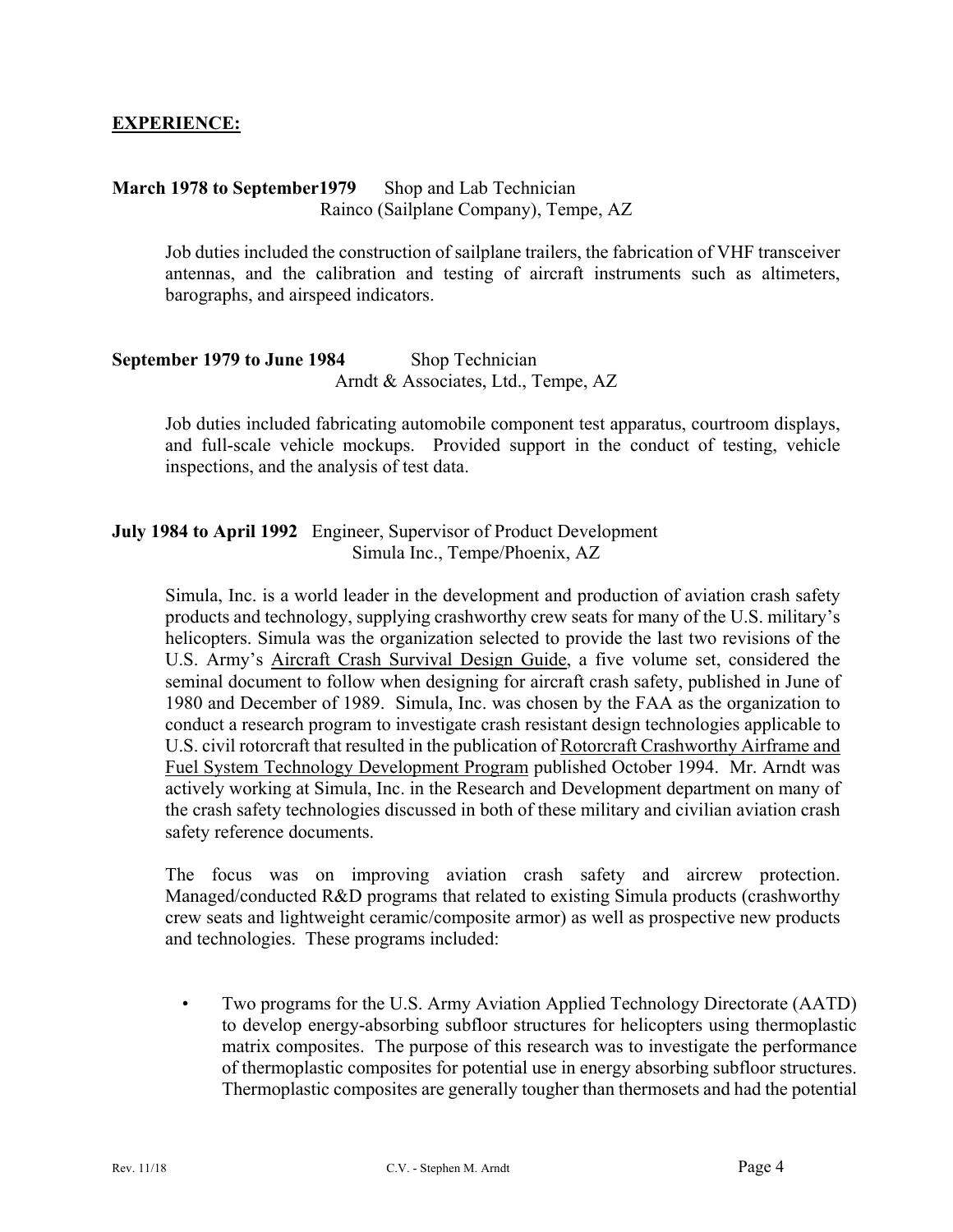for a manufacturing cost advantage too. This program demonstrated that thermoplastic composites can meet or exceed the structural and energy absorbing performance demonstrated by conventional thermoset composites. This was done by conducting static and dynamic subscale and component level tests to evaluate the energy-absorbing performance of different materials, configurations, and manufacturing processes. A cost analysis was performed on the best thermoplastic material system and a baseline thermoset system. The results showed the cost advantage of thermoplastic composites when a sufficient quantity of parts are made.

- A program for the U.S. Air Force Armstrong Aerospace Medical Research Laboratory to develop limb segments (skeleton and flesh) for the Advanced Dynamic Anthropomorphic Manikin (ADAM) using composite materials to improve the limb segment inertial properties and enhance the kinematic response during ejection seat testing. The poor bio-fidelity of the test manikins available at the time limited their ability in predicting accurate human response when testing ejection seats. This was because most of the mass of the existing dummy design was in the skeleton which was typically made of steel. To maintain the proper overall mass, the skeleton was covered with lightweight flesh/skin. Human bone is much lighter than the dummies steel skeletal segments and human flesh/skin is much heavier than the dummies. The weight distribution of human segments (arms and legs) is very different than that of the test manikins of the time. This program utilized lightweight, high strength composite materials for the skeletal components and a heavier covering that was close to the density of human flesh to produce a much more accurate mass distribution for the test manikin segments.
- Two programs for the U.S. Army AATD to develop an Advanced Armored Crashworthy Crewseat for helicopters. Weight is always at a premium in aircraft. The emphasis of these programs was to reduce the weight of a typical armored crashworthy crew seat by 15 percent over state-of-the-art technology of the time through the use of advanced materials and design. Advanced materials and processing were utilized in a new design approach to demonstrate that the weight goals could be achieved. The concept was verified through full scale testing of a prototype advanced armored crashworthy crewseat. The technologies developed during this program were incorporated into Simula's design and development of the crew seats for the U.S. military V-22 Osprey tiltrotor aircraft.
- A program for the U.S. Army AATD to develop an advanced self-sealing, crashresistant fuel tank material that meets the requirements of MIL-T-27422 at a weight savings of 20 percent over state-of-the-art designs of the time. Typical crash resistant fuel tank bladders of the time incorporated layers of ballistic nylon fabric as the reinforcement that provided the tank impact penetration and tear resistance. This program borrowed from the evolution of ballistic armor materials development. There had been a number of woven products that became available since crash resistant fuel tanks first were developed, including Kevlar and Spectra. These fibers are superior to ballistic nylon in their ability to defeat high velocity projectiles. They are both lighter weight and tougher than ballistic nylon. For that reason, they were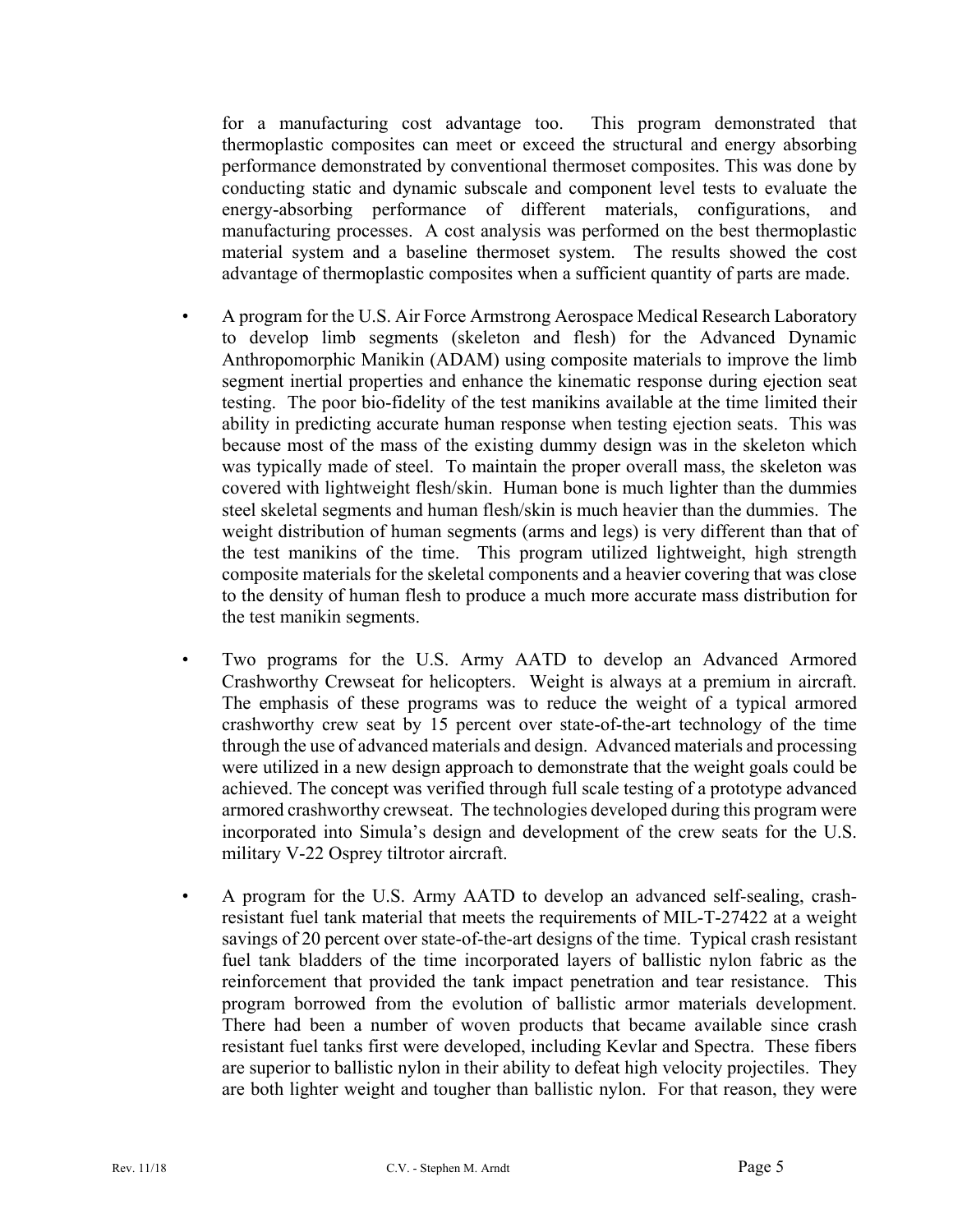included in the research program to develop a lighter weight crash resistant fuel tank. The program demonstrated that this approach could produce the desired weight reduction for use in future designs but at a higher cost.

- A program for the U.S. Naval Air Development Center (NADC) to characterize the crash environment for both fixed wing and rotary wing naval aircraft. This was done by reconstructing 184 helicopter and 71 fixed wing mishaps to determine orientation and velocity of the principal impact. In addition, occupant injuries and the hazards which contributed to the injuries were examined for each mishap. Accident reconstruction was used to define the impact parameters for survivable accidents. A hazard analysis was conducted to correlate the major and fatal injuries to the injurycausing hazards mechanisms. This data provides the Navy with the basis for improving the crashworthiness of the existing aircraft fleet through retrofit programs and of future aircraft through setting crashworthy design specifications.
- Internal research and development programs relating to advanced composite materials. Programs included the use of advanced ceramics and composites to develop lighter weight armor for use in aircrew protection, the application of armor technology in the development of lighter weight turbine blade/disc containment rings, and the application of materials technology into other vehicle platforms (non-aircraft).

## **May 1992 to December 1997** Consulting Engineer Arndt & Associates, Ltd., Tempe, AZ

Worked as an expert consultant and expert witness in the areas of automotive and aviation crash safety. This included conducting accident investigations of vehicles and crash scenes and completing detailed accident reconstructions. Assessed the crash safety design features of case specific vehicles and analyzed their effectiveness. Areas of applied crash safety technology expertise included fuel systems, restraint systems, and vehicle handling stability and control. Conducted research and published peer reviewed technical papers in these areas of expertise. Areas of research included evaluating occupant restraint effectiveness in rollovers, the conditions under which seat belt buckles will experience an inertial release, the ignition properties of motor vehicle fluids in a real world environment, loading effects on vehicle handling, the rollover propensity of the Ford Bronco II, and the stability and control of the Ford Bronco II when it experienced different types of rear tire failures including tread separations, tire de-beads, and gradual air pressure loss.

#### **January 1998 to Present** Owner/President Safety Engineering & Forensic Analysis, Inc. Chandler/Phoenix, AZ

Continues as an expert consultant and expert witness in the areas of automotive and aviation crash safety as described above for Arndt & Associates, Ltd. Conducted numerous full scale vehicle handling tests to evaluate stability and control issues. Research areas include evaluating the handling characteristics of vehicles when they experience tire failures with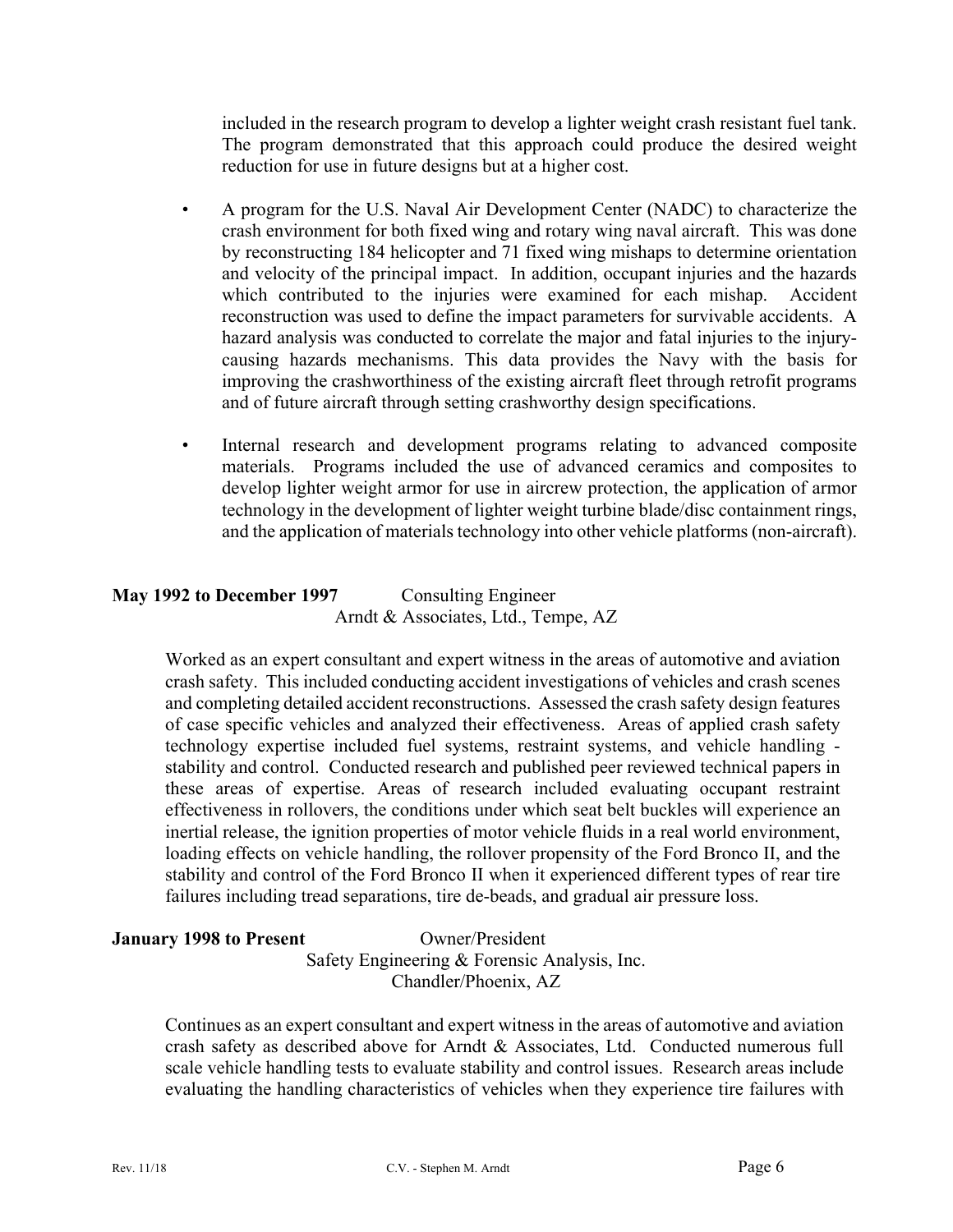an emphasis on tire tread separations. Other areas of vehicle dynamics research include the effect of suspension design, tire size and type, Electronic Stability Control (ESC) effectiveness, rollover propensity, and rollover accident reconstruction. Participated in full scale testing of numerous vehicles, including various size SUV's, trucks, vans, minivans, and sedans. Research has led to the publication of numerous peer reviewed technical papers and invitations to lecturer on many of these research topics.

#### **PUBLICATIONS:**

Coltman, Joseph W., Arndt, Stephen M., and Domzalski, Leon, "Evaluation of the Crash Environment and Injury-Causing Hazards in U.S. Navy Helicopters." Paper presented at the 23rd Annual SAFE Symposium, Las Vegas, Nevada, December 2-4, 1985.\*

Coltman, Joseph W., Domzalski, Leon, and Arndt, Stephen M., "Evaluation of the Crash Environment for U.S. Navy Helicopters…The Hazards and Navy Response." Paper presented at the 1986 American Helicopter Society National Specialist's Meeting on Crashworthy Design of Rotorcraft, Atlanta, Georgia, April 7-9, 1986.\*

Arndt, Stephen M., et al., Weight Reduction for an Advanced Crashworthy Crewseat. Final Report, TR-86424, Simula Inc., Phoenix, Arizona; U.S. Army Aviation and Technology Activity (AVSCOM), Fort Eustis, Virginia, August 5, 1986.\*

Arndt, Stephen M., et al., Lightweight Aircrew Armor Design Program Final Report, TR-86412, Simula Inc., Phoenix, Arizona; Aviation Applied Technology Directorate (AATD), U.S. Army Research and Technology Laboratories (AVSCOM), Fort Eustis, Virginia, August 18, 1986.\*

Arndt, Stephen M., Armor Performance and Threat Analysis for Support of E-Systems Programs, TR-86436, Simula Inc., Phoenix, Arizona; E-Systems, Greenville, Texas, December 15, 1986.

Arndt, Stephen M., et al., Evaluation of Elastomeric Matrix Materials for Use in Aircraft Primary Structures, TR-87437, Simula Inc., Phoenix, Arizona; Aviation Applied Technology Directorate, U.S. Army Aviation Research and Technology Activity, Fort Eustis, Virginia, July 1987.\*

Arndt, Stephen M., et al., "Evaluation of Toughened Matrix Materials for Use in Primary Aircraft Structures." Paper presented at the 19<sup>th</sup> SAMPE International Technical Conference, Crystal City, Virginia, October 15, 1987.\*

Arndt, Stephen M., et al., C-17 Crew Armor Material Trade-Off Study, TI-88529, Simula Inc., Phoenix, Arizona; Douglas Aircraft Company, Long Beach, California, October 24, 1988.\*

Coltman, Joseph W. and Arndt, Stephen M., The Naval Aircraft Crash Environment: Aircrew Survivability and Aircraft Structural Response, Simula Inc., Phoenix, Arizona, TR-88490; Naval Air Development Center, Warminster, Pennsylvania, September 9, 1988.\*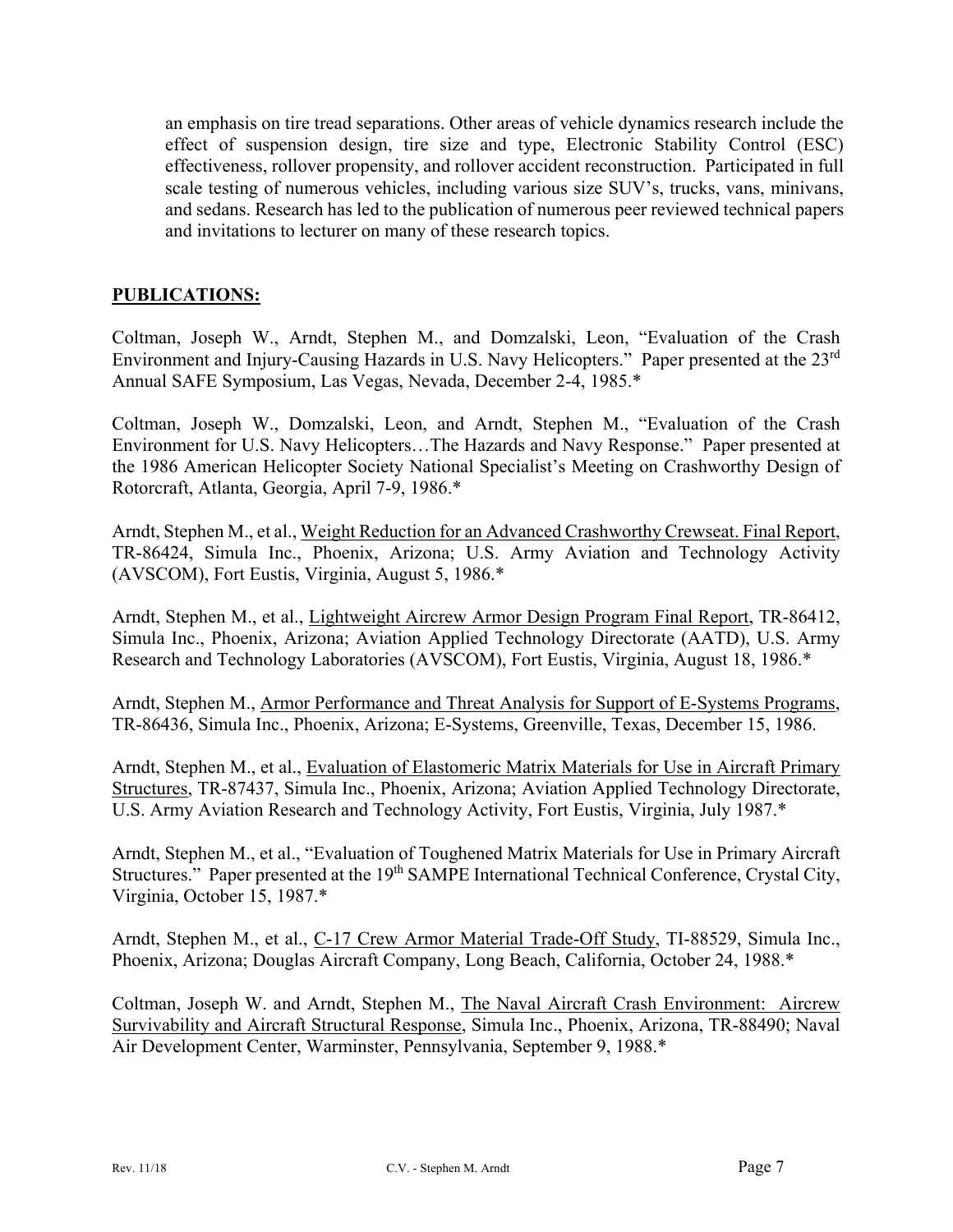Arndt, Stephen M., Summary of Armor Data Used to Evaluate Armor Systems for Application in the Containment of Turbine Fan Blades, TI-89422, Simula Inc., Phoenix, Arizona; Advanced Structures Technology, Inc., Phoenix, Arizona, April 7, 1989.

Arndt, Stephen M. and Coltman, Joseph W., Investigation of Fiber-Reinforced Thermoplastic Materials for Use in Energy-Absorbing Subfloor Structures, TR-89440, Simula Inc., Phoenix, Arizona; Aviation Applied Technology Directorate, U.S. Army Aviation Research and Technology Activity, Fort Eustis, Virginia, June 16, 1989.\*

Arndt, Stephen M., et al., The Effects of Resin Content on Kevlar Armor Systems, Simula Inc., Phoenix, Arizona, July 5, 1990.\*

Arndt, Stephen M. and Coltman, Joseph W., "Design Trade-offs for Ceramic/Composite Armor Materials." Paper presented at the 22<sup>nd</sup> International SAMPE Technical Conference, Boston, Massachusetts, November 7, 1990.\*

Van Ingen-Dunn, Caroline and Arndt, Stephen M., Development of Composite Manikin Segments to Improve Kinematic Response, Interim Report, TI-90461, Simula, Inc. Phoenix, Arizona, Armstrong Aerospace Medical Research Laboratory, Human Systems Division, Wright-Patterson AFB, Ohio, November 20, 1990.\*

Arndt, Stephen M., "Evaluation of Thermoplastic Matrix Composites for Use in Energy-Absorbing Helicopter Subfloors." Published in the proceedings of the 47<sup>th</sup> Annual American Helicopter Society Forum and Technology Display, Phoenix, Arizona, May 6-8, 1991.

Van Ingen-Dunn, Caroline and Arndt, Stephen M., Development of Composite Manikin Segments to Improve Kinematic Response, Final Report, TR-91091, Simula Inc., Phoenix, Arizona; Armstrong Laboratory (ASSC), Biodynamics and Biocommunications Division, Wright-Patterson AFB, Ohio, November 26, 1991.\*

Arndt, Stephen M., et al., Lightweight, Crash-Resistant, Self-Sealing Fuel Tank Material, TR-91102, Simula Inc., Phoenix, Arizona; Aviation Applied Technology Directorate, U.S. Army Aviation Systems Command, Fort Eustis, Virginia, December 19, 1991.\*

Arndt, Stephen M., et al., Crash Impact Characteristics and Cost Analysis of Thermoplastic Subfloor Structure, Final Report, TR-92038, Simula Inc., Phoenix, Arizona; Aviation Applied Technology Directorate, U.S. Army Aviation Systems Command, Fort Eustis, Virginia, July 31, 1992.\*

Arndt, Stephen M., Mowry Gregory A., and Arndt, Mark W., "Characterization of Automotive Seat Belt Buckle Inertial Release," Published in the Proceedings of the  $37<sup>th</sup>$  Conference of the Association for the Advancement of Automotive Medicine, San Antonio, Texas, November 4-6, 1993.\*

Dickerson, Charles P., Arndt, Stephen M., Mowry, Gregory A., and Arndt, Mark W., "Effects of Outrigger Design on Vehicle Dynamics," Published in The Engineering Society for Advancing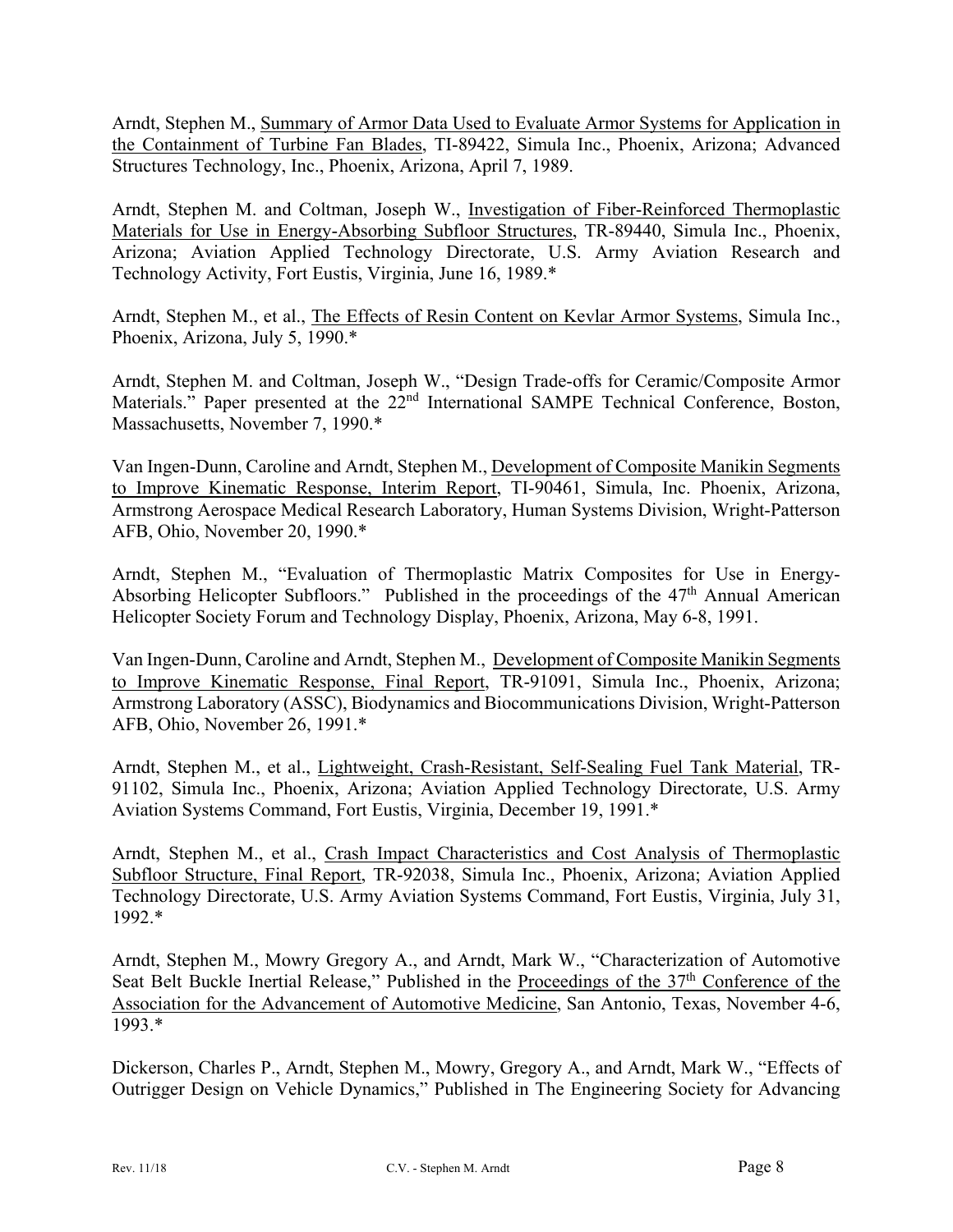Mobility Land Sea Air and Space International. SAE Paper No. 940226. Presented at the Society of Automotive Engineers, Inc., Detroit, Michigan, February 28-March 3, 1994.\*

Arndt, Mark W., Dickerson, Charles P., Mowry, Gregory A., Arndt, Stephen M., and Shapiro, Steven, "Motor Vehicle Mass Property Envelopes," Published in The Engineering Society for Advancing Mobility Land Sea Air and Space International. SAE Paper No. 951065. February 27- March 2, 1995.\*

Dickerson, Charles P., Arndt, Mark W., Arndt, Stephen M., and Mowry, Gregory A., "Evaluation of Vehicle Velocity Predictions Using the Critical Speed Formula," Published in The Engineering Society for Advancing Mobility Land Sea Air and Space International. SAE Paper No. 950137. Presented at the Society of Automotive Engineers, Inc., Detroit, Michigan, February 27-March 2, 1995.\*

Shapiro, Steven C., Dickerson, Charles P., Arndt, Stephen M., Arndt, Mark W., and Mowry, Gregory A., "Error Analysis of Center-of-Gravity Measurement Techniques," Published in The Engineering Society for Advancing Mobility Land Sea Air and Space International. SAE Paper No. 950027. Presented at the Society of Automotive Engineers, Inc., Detroit, Michigan, February 27-March 2, 1995.\*

Arndt, Mark W., Dickerson, Charles P., Mowry, Gregory A., and Arndt, Stephen M., "Evaluation of Experimental Restraints in Rollover Conditions." SAE Paper No. 952712. Presented at the 39<sup>th</sup> Stapp Car Crash Conference, San Diego, California, November 8-10, 1995.\*

Arndt, Mark W., Dickerson, Charles P., and Arndt, Stephen M., "Effects of Passenger and Cargo Loading on a Motor Vehicle's Mass Properties." 39<sup>th</sup> Annual Proceedings, Association for the Advancement of Automotive Medicine, Chicago, Illinois, October 16-18, 1995.\*

Arndt, Mark W., Dickerson, Charles, Arndt, Stephen M., Mowry, Gregory A., and Shapiro, Steven C.., "Effects of Passenger and Cargo Loading on a Motor Vehicle's Mass Properties." Published in The Engineering Society for Advancing Mobility Land Sea Air and Space International. SAE Paper No. 952676. Presented at the Society of Automotive Engineers, Inc., Winston-Salem, North Carolina, November 13-15, 1995.\*

Arndt, Stephen M., Stevens, Donald C., and Arndt, Mark W., "The Motor Vehicle in the Post-Crash Environment, An Understanding of Ignition Properties of Spilled Fuels." Presented at the 1999 SAE International Congress and Exposition, Detroit, Michigan, March 1-4, 1999.\*

Dickerson Charles P., Arndt, Mark W., and Arndt, Stephen M., "Vehicle Handling with Tire Tread Separation," SAE Paper 1999-01-0450. Presented at the 1999 SAE International Congress and Exposition, Detroit, Michigan, March 1-4, 1999.\*

Arndt, Mark W., Dickerson, Charles P., and St Arndt, Stephen M., "Influence of Passenger and Cargo Load on the At Limit Handling of a Mini Van." Presented at the 1999 SAE International Congress and Exposition, Detroit, Michigan, March 1-4, 1999.\*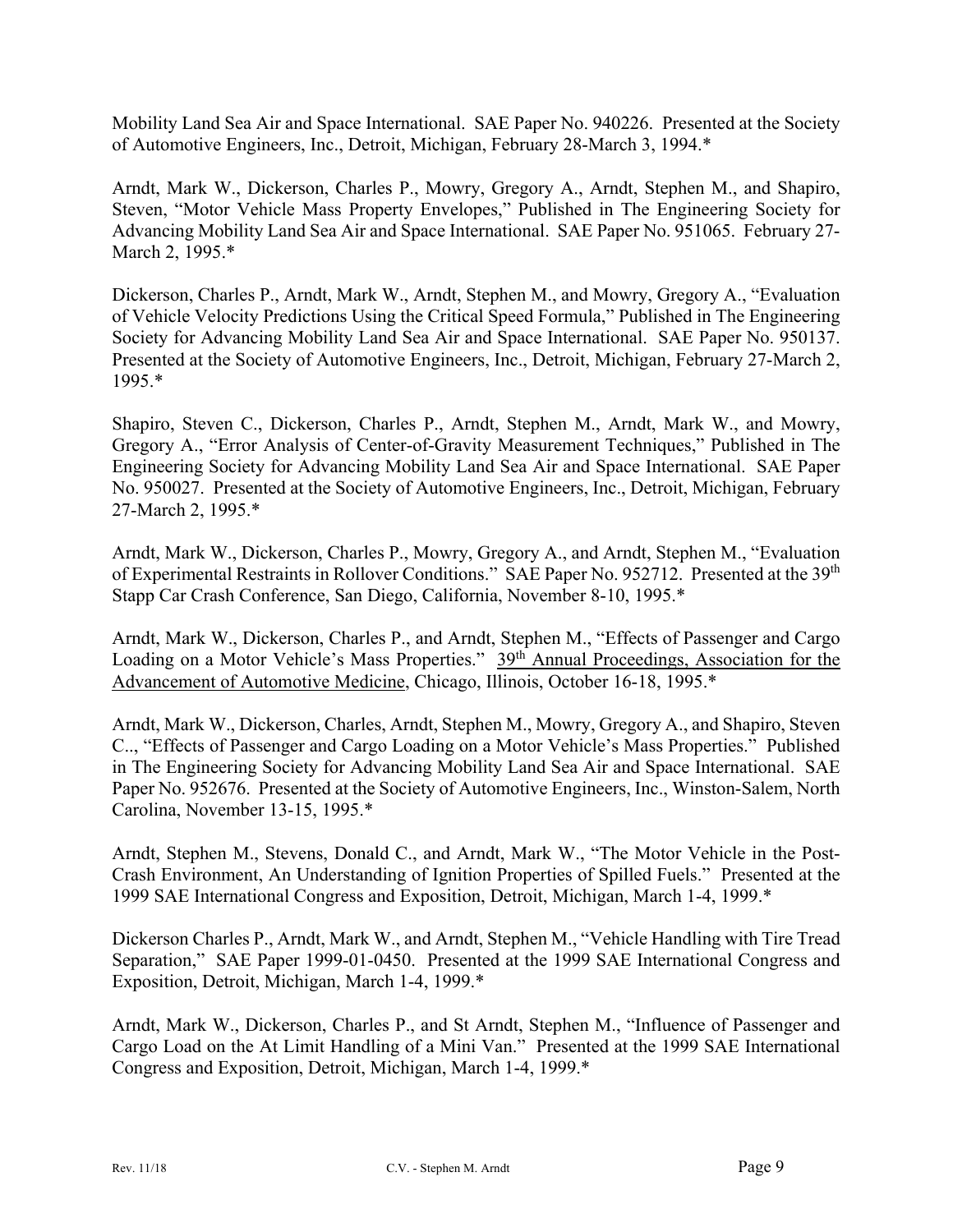Arndt, Stephen M., and Arndt, Mark W., "The Influence of a Rear Tire Tread Separation on a Vehicle's Stability and Control." Published in the Proceedings of the 17<sup>th</sup> International Technical Conference on the Enhanced Safety of Vehicles, Amsterdam, The Netherlands, June 4-7, 2001.\*

Arndt, Stephen M., Arndt, Mark W., and Metz, L. Daniel, "The Importance of Dynamic Testing in Determining the Yaw Stability of Vehicles." Published and presented at the 18<sup>th</sup> International Technical Conference on the Enhanced Safety of Vehicles (ESV), Nagoya, Japan, May 19-22, 2003.\*

Arndt, Mark W, Rosenfield, Michael J., Arndt, Stephen M., and Stevens, Donald C., "Force Response during Tire Tread Detachment Event." SAE Paper No. 2004-01-1075. Presented at the 2004 SAE International Congress and Exposition, Detroit, Michigan, March 8-11, 2004.\*

Arndt, Mark W., Rosenfield, Michael J., and Arndt, Stephen M., "Measurement of Changes to Vehicle Handling Due to Tread-Separation-Induced Axle Tramp." SAE Paper No. 2006-01-1680. Presented at the 2006 SAE International Congress and Exposition, Detroit, Michigan, April 4-7, 2006.\*

Arndt, Mark W. and Arndt, Stephen M., "Tests Documenting Vehicle Handling with a Temporary-Use Rear Tire and a Run-Flat Rear Tire." SAE Paper No. 2006-01-0905. Presented at the 2006 SAE International Congress and Exposition, Detroit, Michigan, April 4-7, 2006.\*

Arndt Mark W., Rosenfield, Michael J., Arndt, Stephen M., and Stevens, Donald C., "Analysis of Causes of an Unintended Rollover During a Tread Separation Event Test," Presented at the ICRASH Conference, Athens, Greece, July 4-6, 2006.\*

Arndt, Mark W., Rosenfield, Michael J., Stevens, Donald C., and Arndt, Stephen M., "Test Results: Ford PCM Downloads Compared to Instrumented Vehicle Response in High Slip Angle Turning and other Dynamic Maneuvers." SAE Paper No. 2009-01-0882. Presented at the SAE 2009 World Congress, April 20-23, 2009.\*

Arndt, Stephen M., Arndt, Mark W., and Rosenfield, Michael J., "Effectiveness of Electronic Stability Control on Maintaining Yaw Stability When an SUV has a Rear Tire Tread Separation." SAE Paper No. 2009-01-0436. Presented at the SAE 2009 World Congress, April 20-23, 2009.\*

Arndt, Mark W., Rosenfield, Michael J., and Arndt, Stephen M., "How Tires Changes a SUV's Performance in Fishhook and Sine-with-Dwell Testing." Published at the 21<sup>st</sup> International Technical Conference on the Enhanced Safety of Vehicles (ESV), Stuttgart, Germany, June 15- 18, 2009.\*

Stevens, Donald C., Arndt, Stephen M., Wayne, Leda, Arndt, Mark W., Anderson, Robert, Manning, Joseph, and Anderson, Russell, "Rollover Crash Test Results: Steer-Induced Rollovers." SAE Technical Paper 2011-01-1114. Presented at the SAE 2011 World Congress, April 12-14, 2011.\*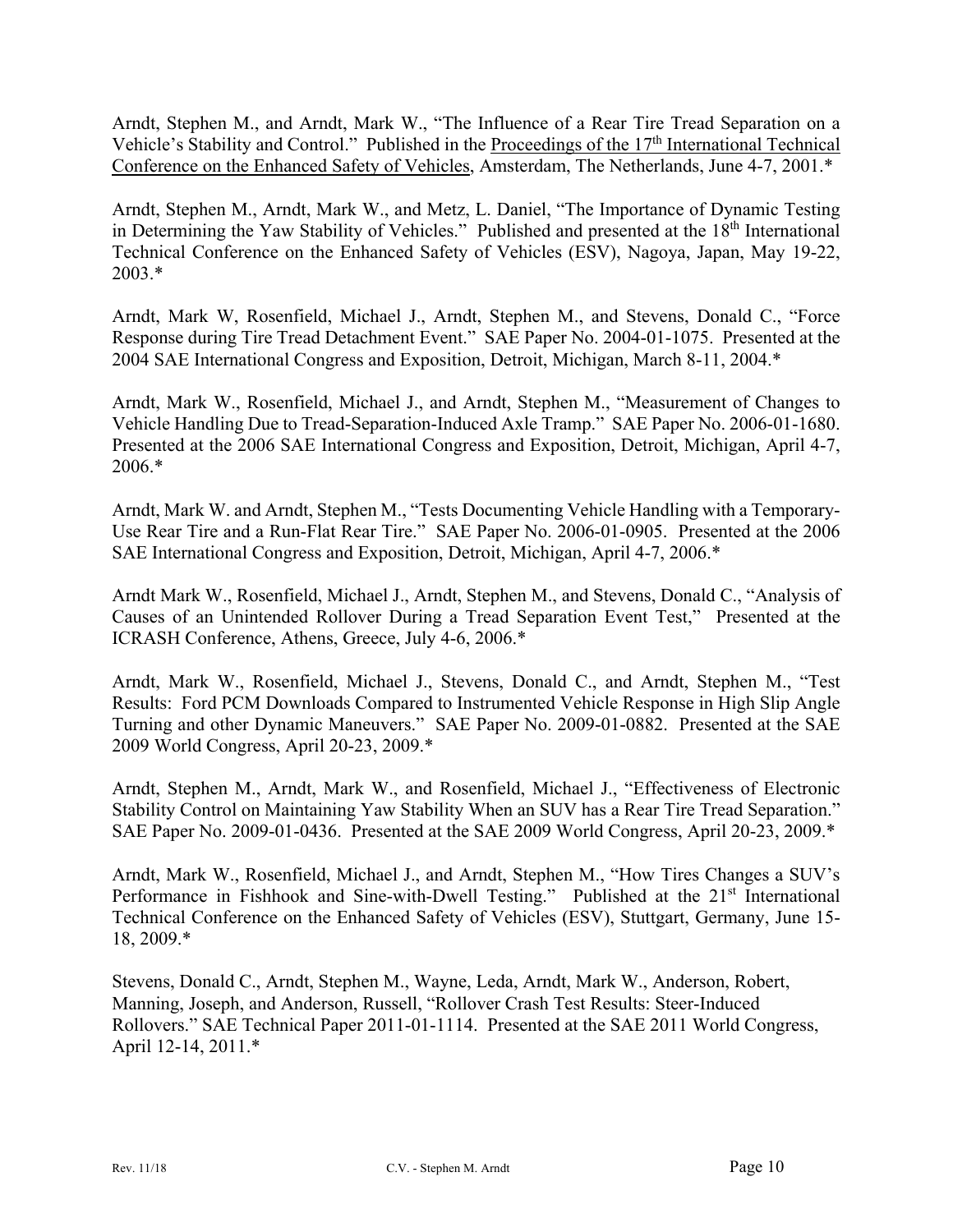Arndt, Mark W., Arndt, Stephen M., and Stevens, Donald C., "Drag Factors from Rollover Crash Testing for Crash Reconstructions," IMECE2011-65537. Presented at the ASME 2011 International Mechanical Engineering Congress & Exposition, Denver, Colorado, November 11- 17, 2011.\*

Arndt, Mark W., Stevens, Donald C., and Arndt, Stephen M., "Comparison of Linear Variable Deceleration Rate Rollover Reconstruction to Steer-Induced Rollover Tests." SAE Technical Paper 2012-01-0469. Presented at the SAE 2012 World Congress, April 24-26, 2012.\*

Arndt, Stephen M., Tire Defect Litigation, Chapter 13, "Vehicle Dynamics and Testing in Tread Separation Cases," Lawyers & Judges Publishing Company, Inc., 2016.

Arndt, Mark W. and Arndt, Stephen M., "Test Results: Vehicle Responses to Simulated Drag Caused by Front Tire Tread Detachment – The Effect of Scrub Radius and Speed," IMECE2018- 87609. Presented at the ASME 2018 International Mechanical Engineering Congress & Exposition, Pittsburgh, PA, November 9-15, 2018.\*

\*Co-Author

#### **PRESENTATIONS:**

Featured speaker at the Society for the Advancement of Material and Process Engineering (SAMPE) Arizona chapter on the topic of Career Development, January 1990. Received 1990 Chapter Program Award for best presentation of the year.

"The Design, Operation, Maintenance, and Crash Investigation of Energy Absorbing Crashworthy Seats for Helicopters," featured speaker at the NAVAIR/NADEP Naval Aviation Safety Engineering Course, Pensacola, Florida, July 1990.

"The Naval Aircraft Crash Environment: Aircrew Survivability and Aircraft Structural Response," featured speaker at the NAVAIR/NADEP Naval Aviation Safety Engineering Course, Pensacola, Florida, July 1990.

"Design Trade-Offs for Ceramic/Composite Armor Materials," paper presented at the 22<sup>nd</sup> International Society for the Advancement of Material and Process Engineering (SAMPE) Technical Conference, Boston, Massachusetts, November 7, 1990.

"Evaluation of Thermoplastic Matrix Composites for Use in Energy-Absorbing Helicopter Subfloor Structures," presented at the Ninth Thermoplastic Matrix Composites Review, La Jolla, California, February 11-13, 1992.

Hands-on Accident Reconstruction Demonstration. Arizona Trial Lawyers Association, Tempe, AZ, April 17, 1993.